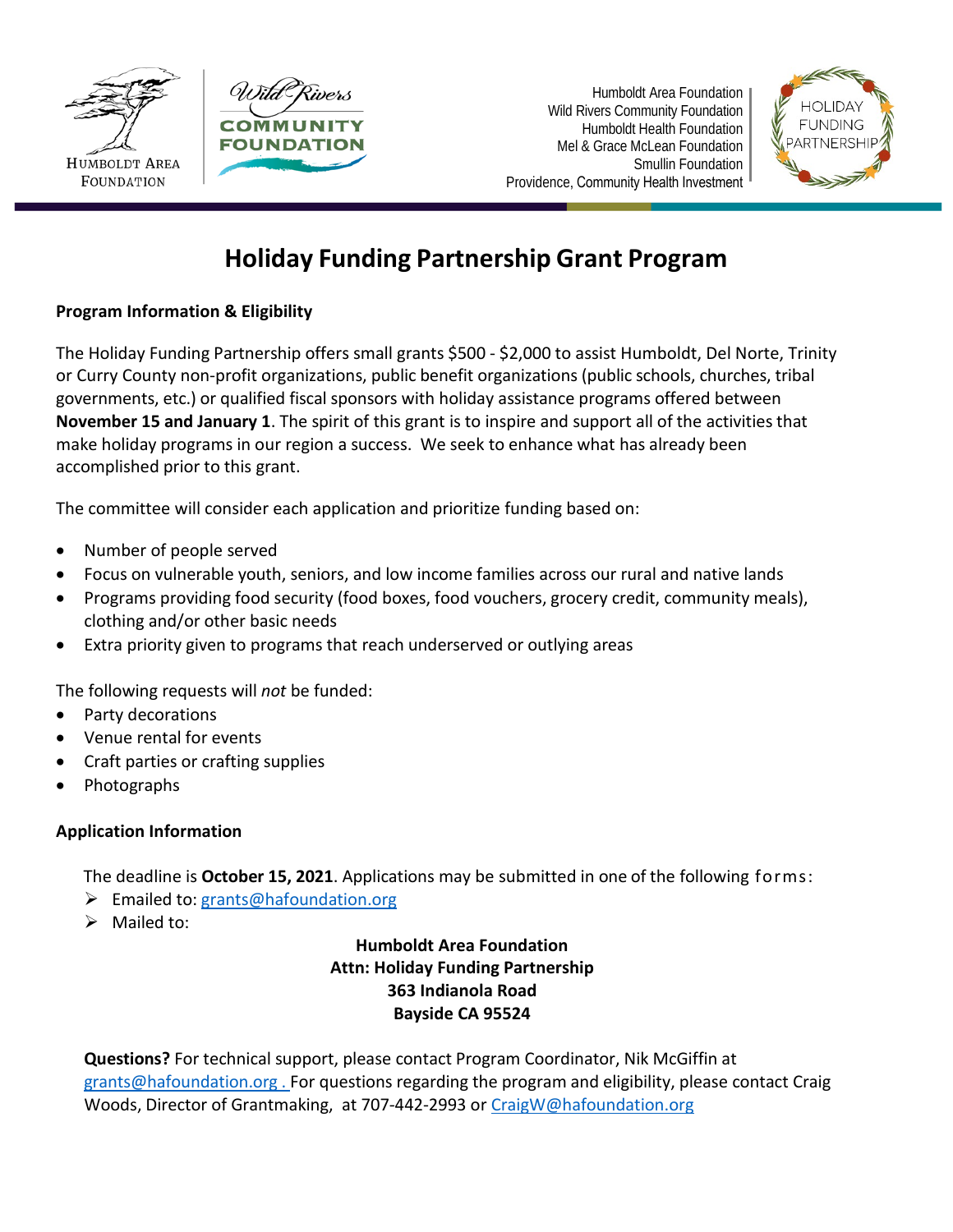





# Holiday Funding Partnership Grant Application **Page 1 of 4** and 2 and 2 and 2 and 2 and 2 and 2 and 2 and 2 and 2 and 2 and 2 and 2 and 2 and 2 and 2 and 2 and 2 and 2 and 2 and 2 and 2 and 2 and 2 and 2 and 2 and 2 and 2

**Contact Information**

## **Organization Requesting Funds**

| Program Name:                             | <b>Primary Contact:</b>         |        |      |
|-------------------------------------------|---------------------------------|--------|------|
| <b>Contact Title:</b>                     | <b>Contact Email:</b>           |        |      |
| <b>Contact Phone:</b>                     | Fax Number:                     |        |      |
| <b>Executive Officer of Organization:</b> | <b>Executive Officer Email:</b> |        |      |
| <b>Mailing Address:</b>                   | City:                           | State: | ZIP: |

## **Which of the following legally describes your organization?**

| Non-Profit with $501(c)(3)$ status                                        | Tax I.D. Number (EIN) or Fiscal |
|---------------------------------------------------------------------------|---------------------------------|
| Public benefit group (school, government agency, Tribal government, etc.) | Sponsor EIN Number:             |
| Group with qualified fiscal sponsor                                       |                                 |

## **Grant Amount Requested** (\$2,000 Maximum Limit)

\$

#### **Who should the public contact to access your holiday assistance program (if different from above)?**

| <b>Contact Name:</b>    | <b>Contact Phone:</b> |        |      |
|-------------------------|-----------------------|--------|------|
| <b>Contact Title:</b>   | <b>Contact Email:</b> |        |      |
| <b>Contact Address:</b> | City:                 | State: | ZIP: |

#### **Indicate how many of each item you expect to contribute through your Holiday Program in 2021**

| $\sim$<br>:jthing<br>' الہ | $\sim$<br>$\sim$<br>cmiaren: | , oone<br><b>CCIIJ.</b> | $.1 + c$<br>Auuits. |
|----------------------------|------------------------------|-------------------------|---------------------|
|                            |                              |                         |                     |

| Food Baskets:      |  |
|--------------------|--|
| Toys:              |  |
| Meals:             |  |
| Other (describe) : |  |

## **Geographic Region** (Geographic area your program will serve)

## **Approximate Number of Individuals to be served by your Holiday Program in 2021**

| Children (0-5)  | Youth (13-18) | Seniors 65+ |  |
|-----------------|---------------|-------------|--|
| Children (6-12) | Adults        | TOTAL       |  |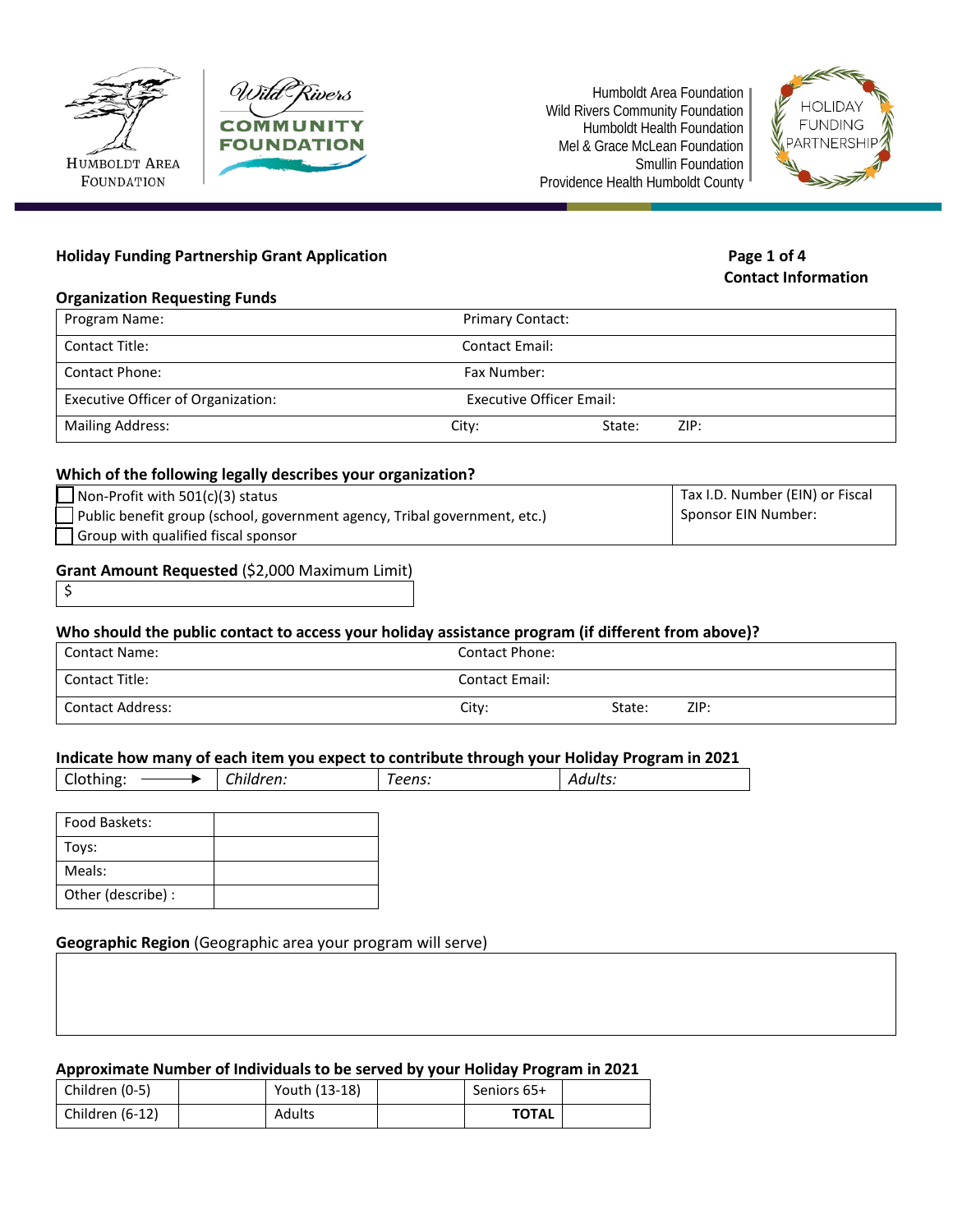





## Holiday Funding Partnership Grant Application **Page 2 of 4** and 2 and 2 and 2 and 2 and 2 and 2 and 2 and 2 and 2 and 2 and 2 and 2 and 2 and 2 and 2 and 2 and 2 and 2 and 2 and 2 and 2 and 2 and 2 and 2 and 2 and 2 and 2

 **Project Narrative**

**1. Describe your project. How will funds be spent? How will items be distributed? Be as specific as possible.** 

**2. Projected date(s), hours and location of your 2021 holiday program:**

**3. What other organizations are you working with for this year's holiday program, and how are you collaborating with other programs that are providing similar services?**

**4. Please describe your COVID-19 protocols for the program. Programs must meet the guidelines and restrictions provided by the California or Oregon Department of Health to prevent the spread of Covid-19 to receive funding.**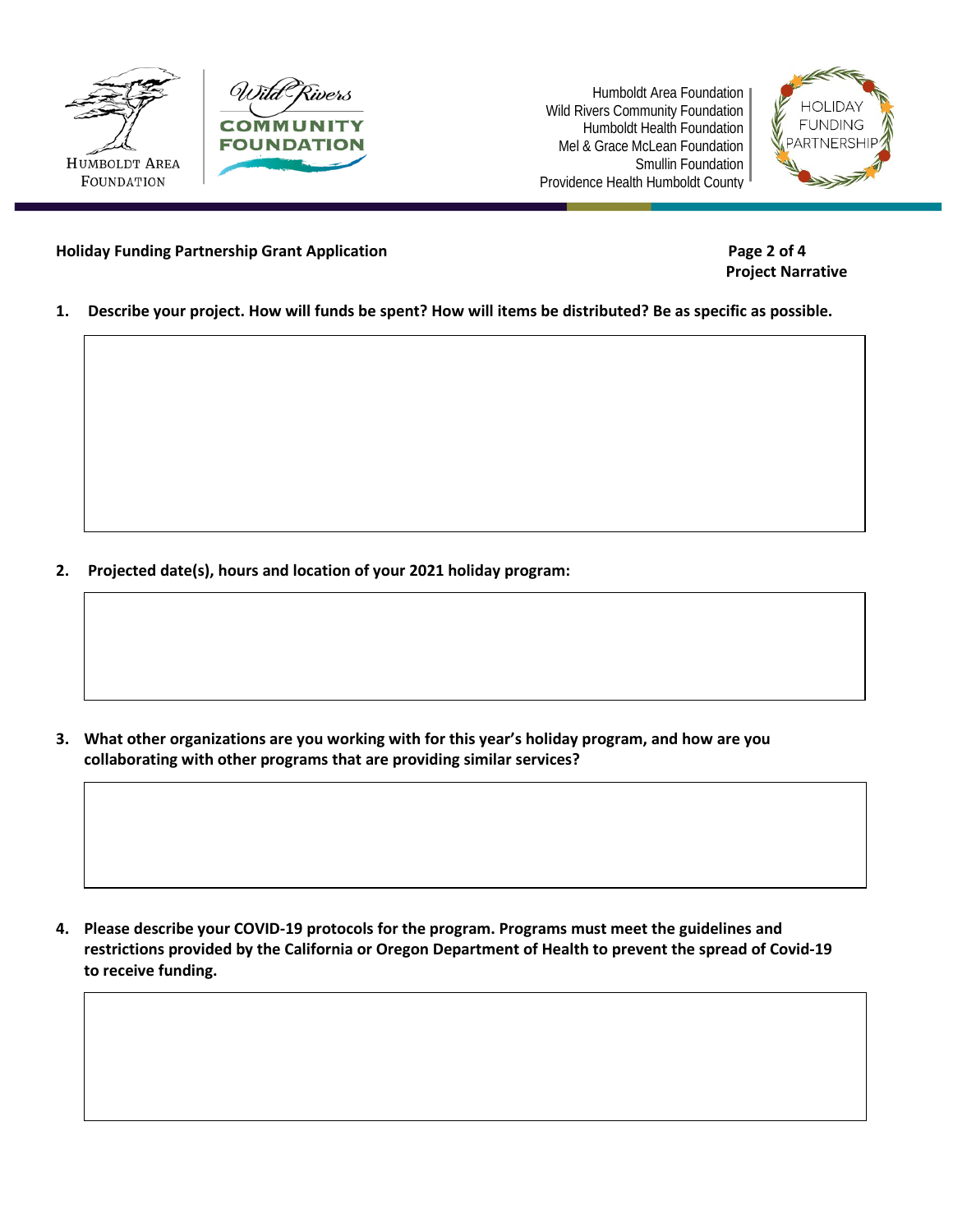





# Holiday Funding Partnership Grant Application **Page 3 of 4** and 2011 12:30 and 2012 12:30 and 2012 12:30 and 201

**Project Budget**

# **Project Budget**

*Please ensure your budget is filled in completely and that the 'Grand Total' line reflects the total budget of your holiday program. Please be as specific as possible.*

| <b>Expense</b> | <b>Amount Requested</b><br>from HFP | <b>Other Funding Sources</b>    |                       | <b>Total Budget</b> |
|----------------|-------------------------------------|---------------------------------|-----------------------|---------------------|
|                |                                     | Amount                          | Source                |                     |
|                |                                     |                                 |                       |                     |
|                |                                     |                                 |                       |                     |
|                |                                     |                                 |                       |                     |
|                |                                     |                                 |                       |                     |
|                |                                     |                                 |                       |                     |
|                |                                     |                                 |                       |                     |
|                |                                     |                                 |                       |                     |
|                |                                     |                                 |                       |                     |
|                |                                     |                                 |                       |                     |
|                |                                     |                                 |                       |                     |
|                |                                     |                                 |                       |                     |
|                |                                     |                                 |                       |                     |
|                |                                     |                                 |                       |                     |
|                |                                     |                                 |                       |                     |
|                |                                     |                                 |                       |                     |
|                |                                     |                                 |                       |                     |
|                |                                     |                                 |                       |                     |
| <b>TOTALS</b>  |                                     |                                 | <b>GRAND TOTAL</b>    |                     |
|                | (Total Amount Requested HFP)        | (Total Amount<br>other funders) | (Total Budget Amount) |                     |